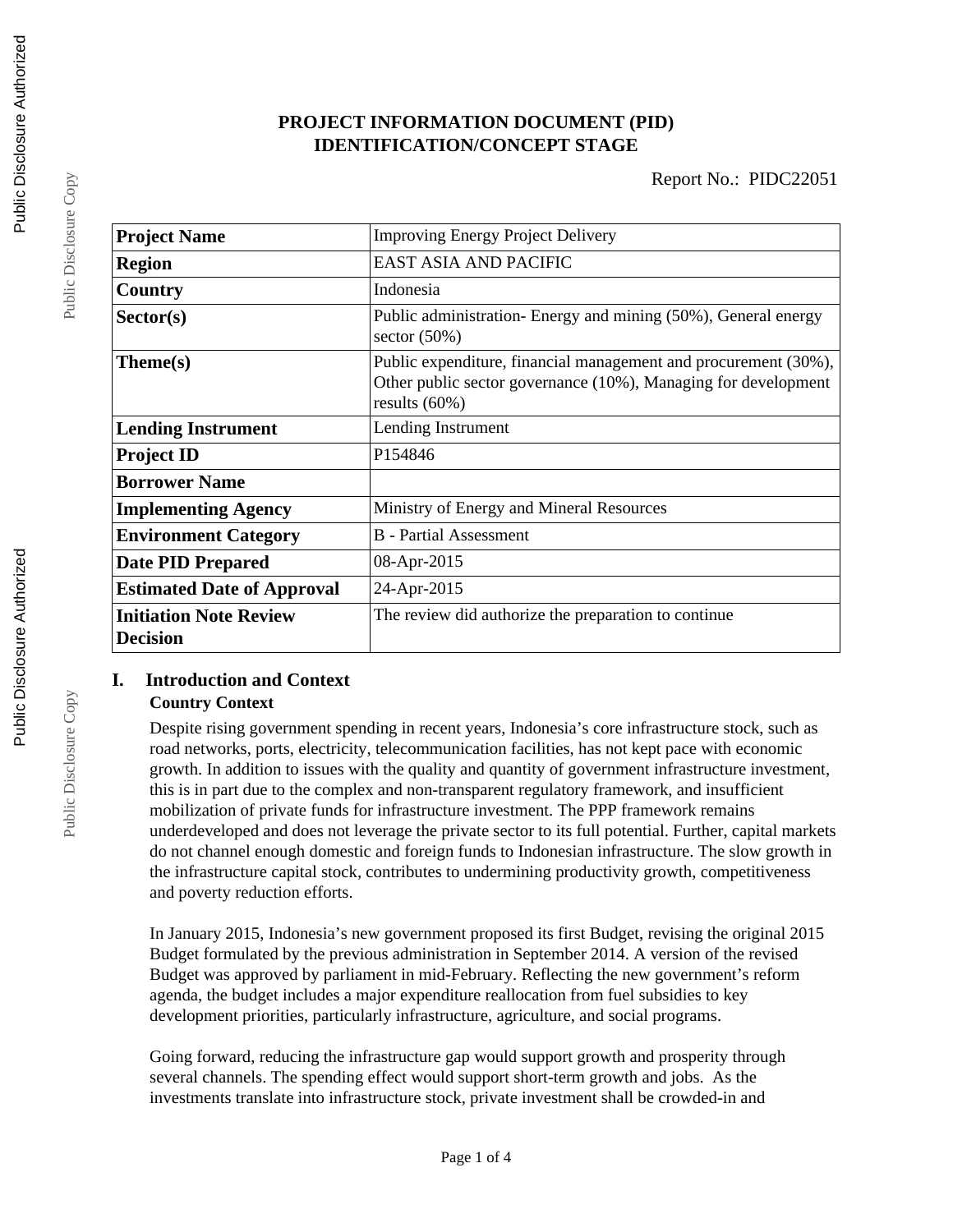productive capacity, and long-term growth will be supported. And as infrastructure services are delivered, firms' competitiveness would increase and the population's access to services would be improved. Aggressively boosting investments in infrastructure would thus be transformational for Indonesia.

#### **Sectoral and Institutional Context**

The Government of Indonesia has made it a national priority to deliver an ambitious energy sector investment program through 2024 with a substantial portion of the financing to be undertaken during the initial five years through 2019. PT Perusahaan Listrik Negara (PLN), the state power utility is expected to finance up to US\$ 40 billion in generation (10 GW), transmission and distribution investments while the remaining 25 GW is to be designed, built, financed, and operated by the private sector. Delivery of such a massive scale up of energy projects will require substantial changes in the way the Government, PLN, and the private sector have acted in the past when less than half of the proposed energy investments by PLN have been realized. Energy project delays have arisen from problems with slow decision making at the regulatory level, issues with land allocation, difficulties in obtaining right of way due to forestry and compensation issues, and related problems. Given that this underperformance was against a much more modest growth target, a new approach to energy investment and project delivery is essential.

In light of these enormous challenges, the Government has created a Performance Management Unit (PMU) under the Ministry of Energy and Mineral Resources (MEMR) and shall establish a future Project Management Office (PMO) under the President and Vice President to drive the delivery of Indonesia's overall energy program as well as deliver on the mandate of MEMR specifically. It is recognized that without these units to drive delivery, backed by the highest levels of Government, there is little chance of meeting Indonesia's energy needs given past experience. Given the complexity of the tasks of the PMU/PMO, the Minister of Energy and Mineral Resources has asked the World Bank to provide assistance to set up the operation of these units. This support would be provided as part of a far larger package of support from the World Bank Group and the Asian Development Bank (ADB) in terms of policy reform and both donor, and private sector financing for the energy sector.

#### **Relationship to CAS/CPS/CPF**

According to the Country Partnership Strategy 2013-15, weak infrastructure development is not only undermining Indonesia's economic growth, but it also negatively affects efforts to enhance equity and reduce poverty. While the Government is committed to reducing its debt to GDP ratio, its priority for borrowing remains focused on infrastructure and energy development. Infrastructure investment fell sharply after the Asian financial crisis and has only partially recovered. The low level of investment is attributed to the Government of Indonesia's (GoI) focus on fiscal consolidation and reducing public debt, as well as the decline in infrastructure spending by the private sector and state-owned enterprises (SOEs). A variety of issues make it difficult to reverse this trend. Low tariff levels discourage private investment in power and water. Land acquisition has impeded major public infrastructure projects in the past. Finally, coordination difficulties for projects that cut across jurisdictions or involve a number of central and sub-national actors often prevent viable infrastructure projects from coming to fruition. A new approach to energy investment and project delivery is essential. Through the creation of the PMU and the future PMO, it is expected that the investment climate for investing in energy projects can be improved by: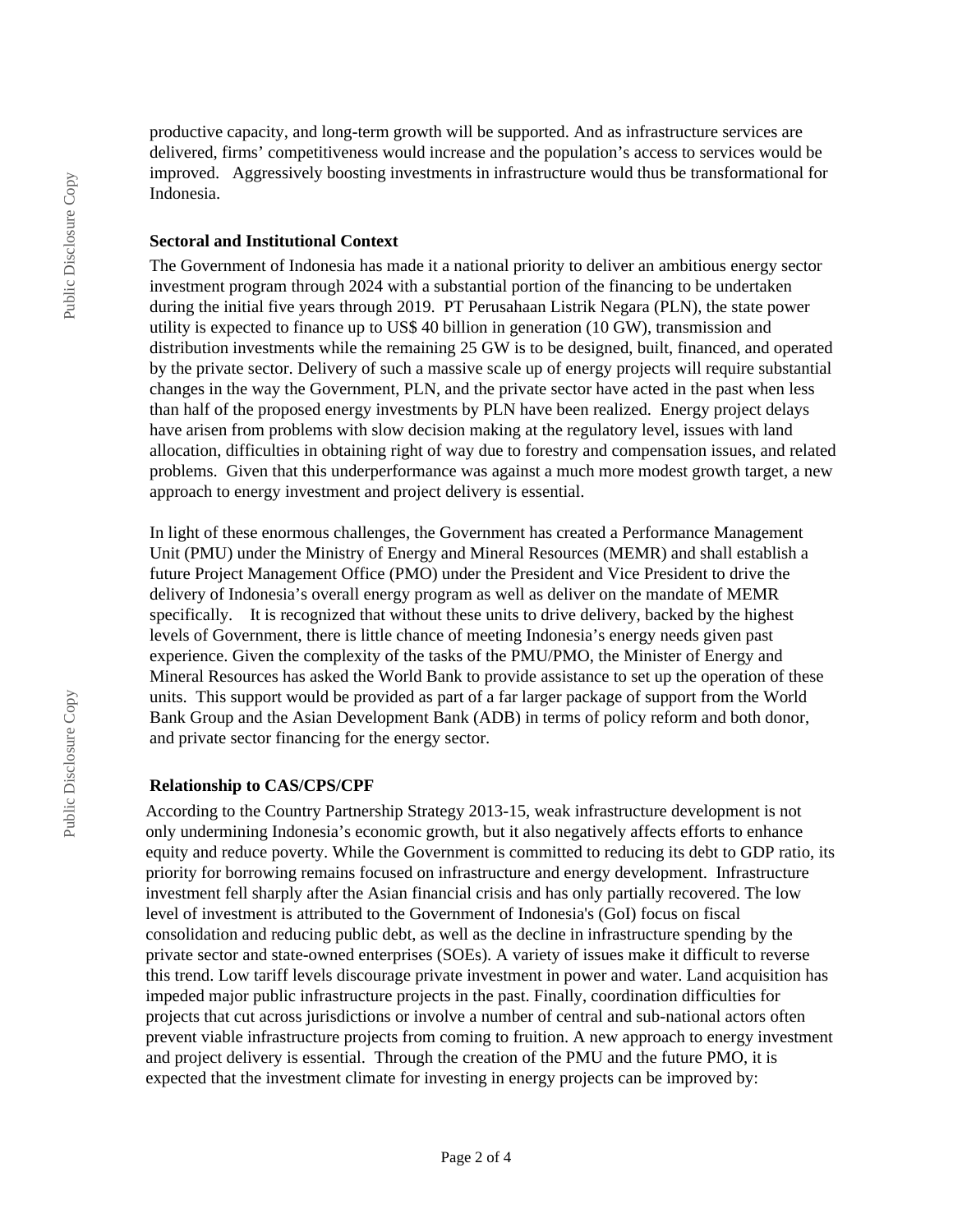1. Supporting efficient project delivery by improving the reliability of energy project development process outcomes.

2. Generating investor confidence by improving transparency and governance in the permitting and approvals processes.

3. Providing support for addressing hurdles in the project preparation and implementation processes.

4. Providing effective coordination among key stakeholders to ensure timely attention to project development issues.

## **II. Project Development Objective(s)**

#### **Proposed Development Objective(s)**

The objective of the Project is to support the Recipient's efforts to promote transparency and good governance in energy project delivery.

## **Key Results**

The key results will be measured by the achievement of the following indicators:

1. The PMU is fully staffed and operational.

2.Number of valid requests for PMU support vs. successful resolutions

## **III. Preliminary Description**

#### **Concept Description**

The Project shall fund the operations of the Performance Management Unit, and the future Project Management Office during their initial operating year. The funds shall cover the remuneration of key individuals engaged by the PMU and future PMO to improve energy project delivery. As the PMU and PMO are new units, the precise components to be financed under this TA will develop as the PMU brings on staff and deals with the most pressing issues necessary to deliver on the Government's energy agenda. However, indicative components as defined under the MEMR Transformation Program towards which the individuals hired by the PMU could contribute would be as follows:

Component 1: Promoting transparency and good governance in the permitting and licensing processes

Component 2: Promoting improvements to the procurement processes of goods & services funded by the state budget

Component 3: Promoting the use of innovative infrastructure financing mechanisms

Component 4: Improving MEMR's data management system

Component 5: Developing an IT based performance monitoring system for MEMR's strategic action plan for 2015-2019

Component 6: Staff capacity building and innovation scouting activities

Component 7: Promoting transparency and good governance in in MEMR's priority programs, regulations, and public services

Component 8: Managing initiatives for improving and optimizing MEMR's non-tax revenues Component 9: Promoting transparency and good governance within MEMR to achieve a new leadership commitment to "improve MEMR's public trust".

# **IV. Safeguard Policies that Might Apply**

Public Disclosure Copy

Public Disclosure Copy